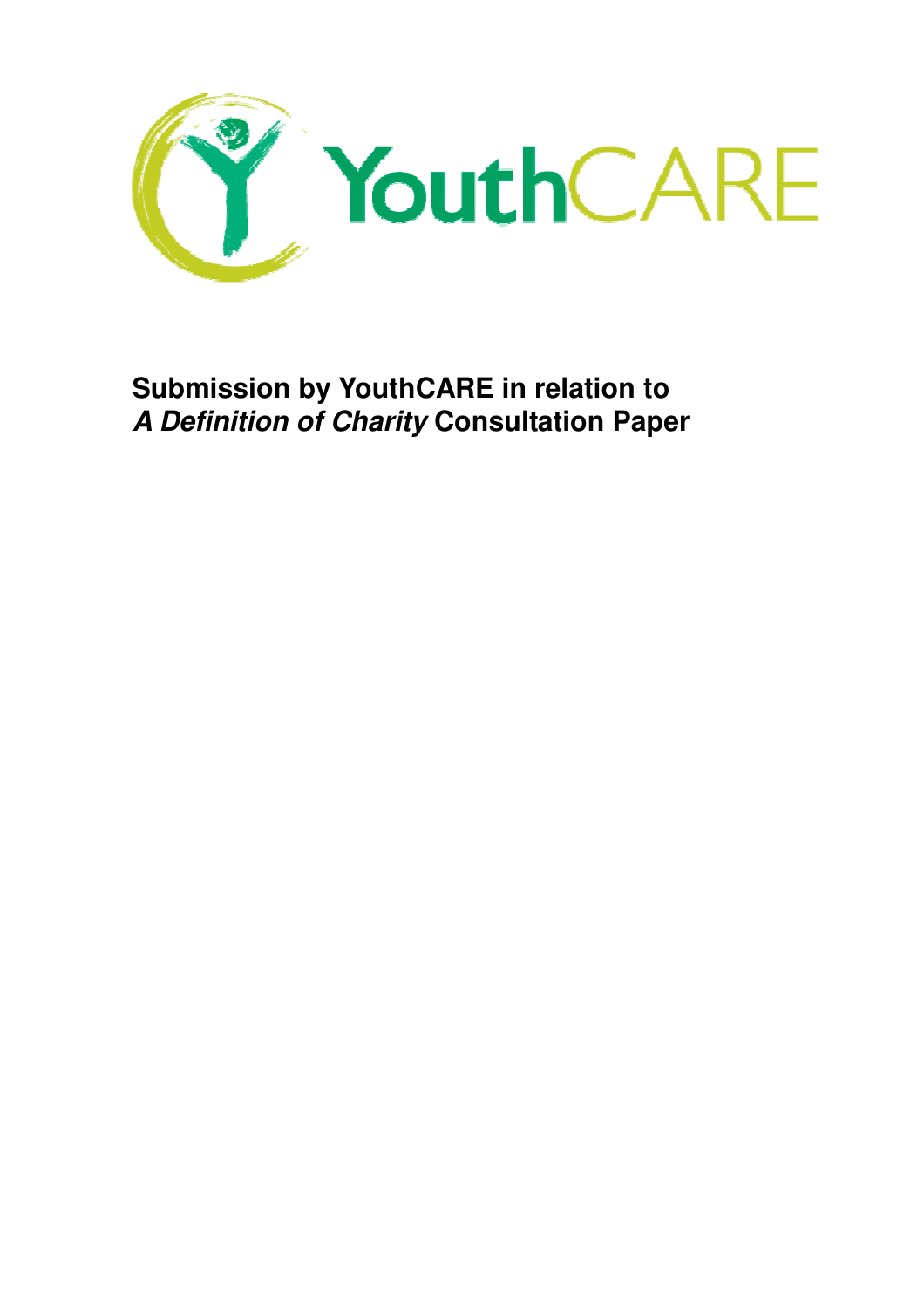# **1 Introduction**

 YouthCARE is the trading name of The Churches Commission on Education Inc., established by a broad group of Christian churches in WA in 1972. YouthCARE provides a broad range of services including school chaplaincy and Christian religious education.

 We do this because YouthCARE believes our presence in public schools makes a difference to educational outcomes for students and the wellbeing of school communities.

YouthCARE is grounded in three core values:

- **Respect -** We recognise the context in which we exist and accept and honour the diversity of views among our own membership and in the communities we serve.
- **Compassion -** We reach out to others in need by providing holistic services aimed at inspiring hope.
- **Service -** We serve our members and educational communities, creating partnerships that rely on collaboration and recognise the contribution of others.

The Members of YouthCARE are:

- Anglican Church of Australia
- Australian Christian Churches WA **Baptist Churches in WA Inc**
- Catholic Archdiocese of Perth
- Churches of Christ in WA Inc.
- Greek Orthodox Archdiocese in WA
- Presbyterian Church in Western Australia · Salvation Army
- Uniting Church in Australia WA

### **2 Summary of recommendations**

- 1. Reforms should not be driven by the assertion that the sector is 'broken' and needs fixing.
- 2. Charity should be determined by reference to purposes, not activities.
- 3. charity as the logical consequence of specifying these categories as things that are beneficial to the community. The public benefit presumption should be retained in respect of stated categories of
- 4. Political activities should be permitted when done in furtherance of the charitable purpose of the organisation.
- 5. A single incident of illegal activity should not disqualify an organisation from being a charity.

## **3 Policy concerns**

 In proposing this change in direction for the regulation and management of the Charities and Not-For- Profit community sector, the Discussion Paper has not clearly demonstrated the magnitude of the problems it seeks to address. It implies that the sector is 'broken' and that in its current form the regulatory framework does not have the capacity to satisfactorily address and remove the beneficial status of organisations that are anomalous. YouthCARE is concerned that this unnecessary emphasis on the charitable sector being 'broken' does not reflect the reality of the sector in Australia which largely involves dedicated and compliant organisations seeking to effectively and efficiently achieve charitable

- Anglican Church of Australia Assemblies of Christian Brethren
	-
	- Christian Outreach Centre WA
	- Church of the Foursquare Gospel
	- Lutheran Church of Australia WA District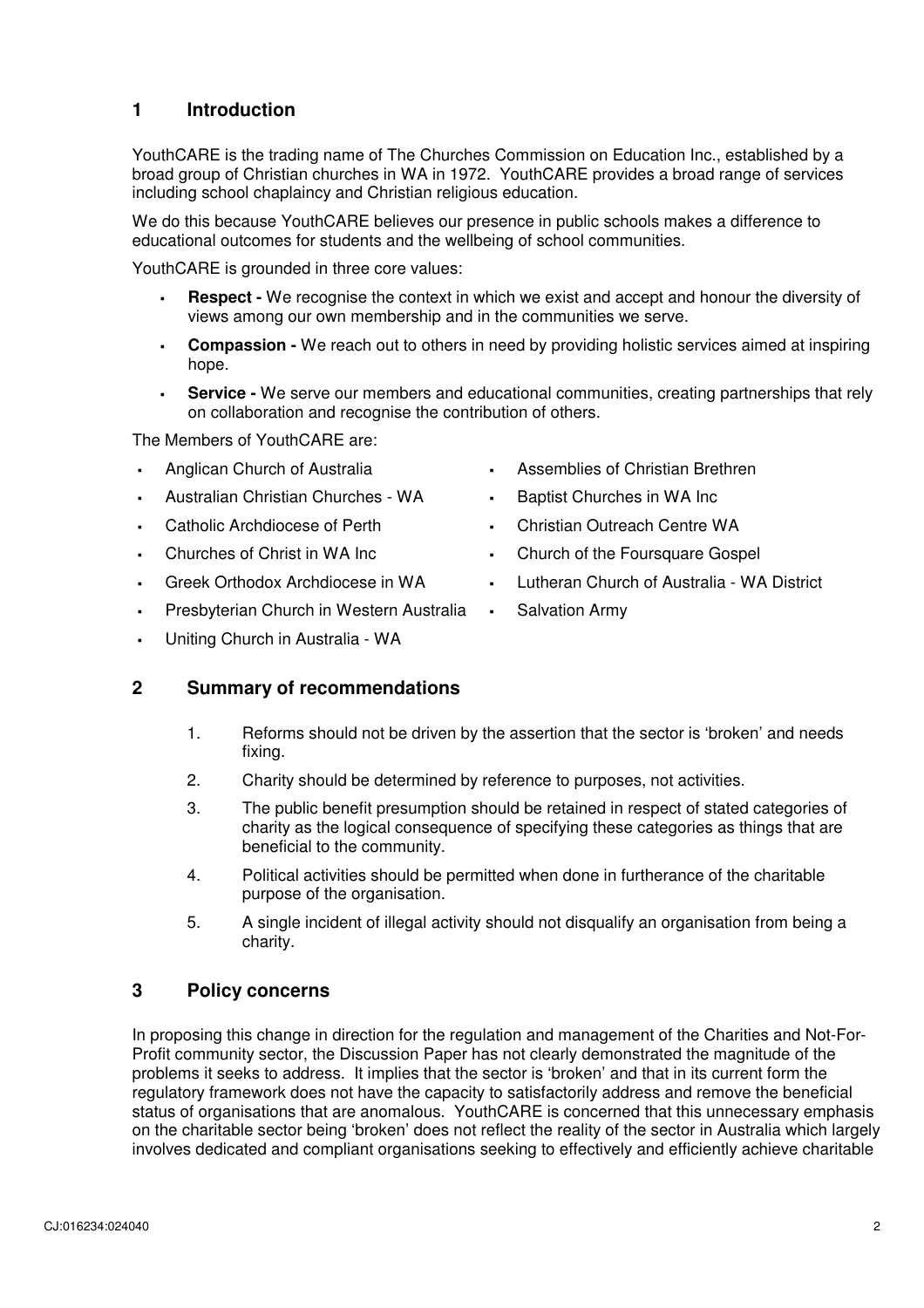purposes. YouthCARE recognise that the sector can always be improved and welcome positive reforms, but are concerned to ensure that the underlying principle of the reform process is not that the sector is 'broken' and needs fixing.

 The Minister's Foreword implies that the changes being considered 'will make it easier for the FNP sector to deliver their services for the public benefit'. He further asserts that such an improved framework will ensure that tax benefits and concessions will only be applied to worthy charitable organisations. Any reforms adopted by the Government must be a targeted response and world best practice as suitably adapted to Australian Charities and the regulatory environment in which they operate and act to improve the regulation of charities, and empower them to carry out their charitable purposes in a manner that is flexible and encourages innovation, rather than increase red tape and administration costs.

 Statutory definitions of a charity already exist and work in concert with common law. The Discussion Paper has not made a case that these are insufficient for the current purposes. However, if the Government determines that a further statutory definition is necessary, YouthCARE is concerned to ensure that the definition of charity is not driven solely by tax policy considerations. The definition is proposed to be applicable for all Commonwealth (and hopefully also State and Territory) purposes and therefore needs to be a robust definition of what it means to be charitable, rather than a definition of what types of charitable entities should be entitled to tax concession. We recognise that there may be valid tax policy reasons for limiting the tax concessions available to some organisations or types of entities; however these measures should be included in the taxing statutes and should not prevent the organisation being characterised as a charity.

 Given that the legislation arising from this consultation process will not commence until 1 July 2013, 12 months after the commencement of the Australian Charities and Not-for-Profits Commission (ACNC) it would be a mistake to miss the opportunity for the expertise of the ACNC, and the information it gathers, to be brought to bear on the drafting and policy intent of the proposed definition through the premature release on an exposure draft or bill, particularly in relation to public benefit and any change to the common law position. We therefore recommend the Government delay preparation and release of the exposure draft until the ACNC has had an opportunity to contribute.

 The Government's announced starting point for the formulation of the definition of charity is the 2001 Report of the Inquiry into the Definition of Charities and Related Organisations (Charities Definition Enquiry or **CDI**), adjusted to take account of changes to the law affecting charities since that time. In this regard, the Board of Taxation *Consultation on the Definition of a Charity – A report to the Treasurer*  dated December 2003 (**Board of Taxation Report**), following its review of the 2003 Charities Bill noted that the bill contains some departure from the CDI in this regard and consequently recommended substantial amendment to that bill. It is appropriate that these concerns be taken into account in determining an appropriate definition.

## **4 Charitable Purpose**

 A charity is, and must be, established for charitable purposes. Any non-charitable purposes of an organisation that are more than incidental or ancillary to the charitable purpose should act to prevent the organisation from being characterised as charitable. There is however, little benefit in determining whether it should be a 'dominant charitable purpose' or 'exclusively charitable purpose' – rather, it should simply be that a charity is an organisation with a charitable purpose (or more than one charitable purpose). Purposes that are incidental or ancillary to the charitable purpose should be disregarded in determining whether an organisation has purposes that are not charitable.

 Further, it is vital that any statutory definition adopted is flexible enough to allow for innovation and change in the way charity is defined and recognised in society.

 The determination of whether an organisation is charitable should be conducted by reference to the purposes of the charity only not the activities that it proposes to undertake to support those charitable purposes. In order to determine whether an organisation has a charitable purpose, the principal enquiry is whether the express objects of an organisation are charitable. If the express objects of an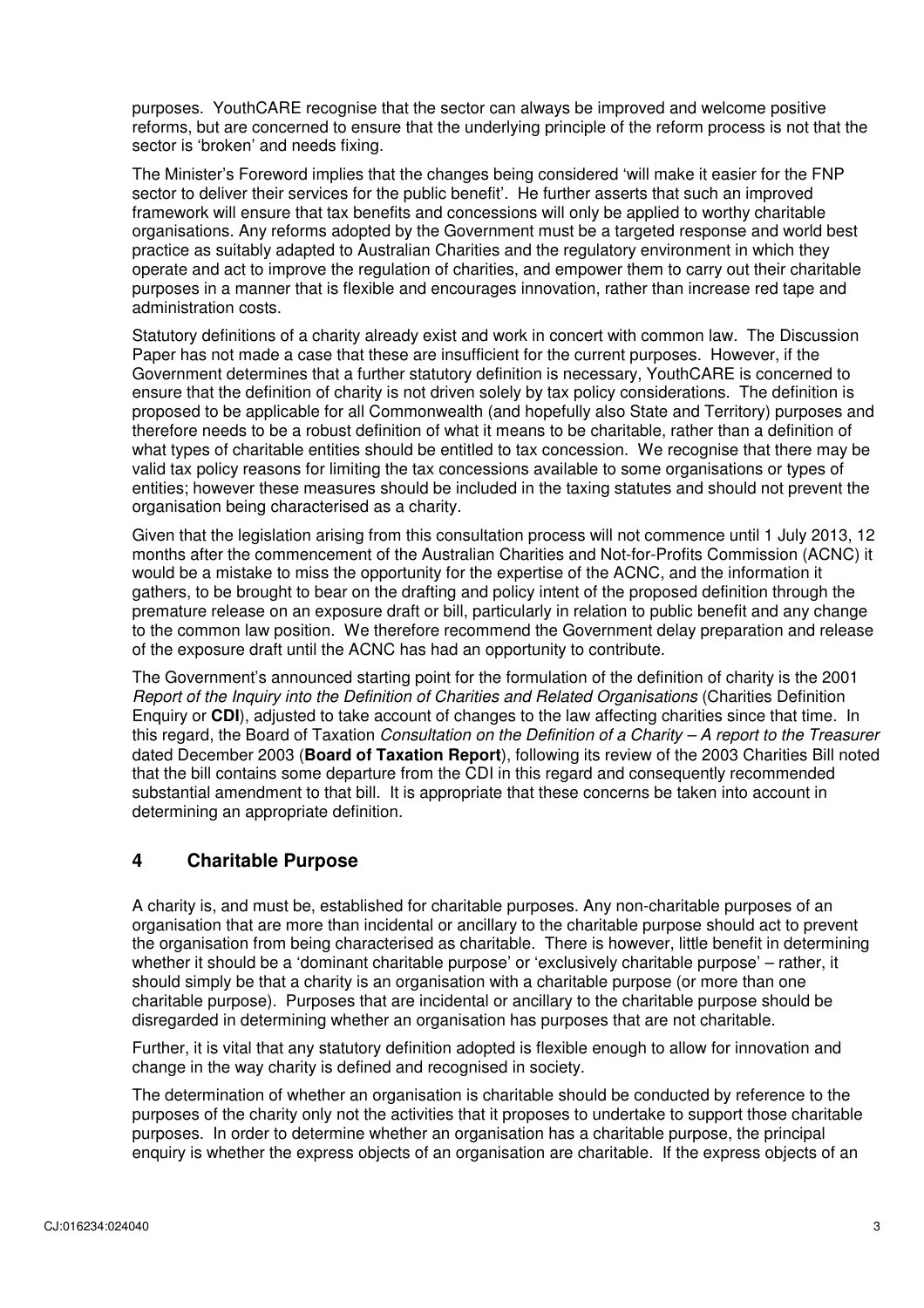organisation are charitable, then the organisation has a charitable purpose.<sup>1</sup> Where it is unclear from the objects of the organisation whether the purpose is charitable, in this situation it may be appropriate to look to its immediate activities in order to determine whether an entity in fact has a charitable purpose.

 YouthCARE agree that it is appropriate for a charitable organisation that all activities undertaken by the charity must be in furtherance of the charitable purpose, and consider that this requirement should already be considered to be inherent in the determination of whether an organisation is charitable. An activity that raises funds for the charitable activities of the organisation is an activity in furtherance of the charitable purposes of the organisation.<sup>2</sup>

 YouthCARE consider however that the inclusion of this requirement in the core definition of a charity confuses the distinction between purposes and activities.

#### **5 The public benefit presumption**

#### **5.1 Categories established as being for the benefit of the public**

Pemsel's Case<sup>3</sup> outlines four categories of charitable purposes. The public benefit presumption has historically applied in respect of the first three categories as these categories were listed on the basis that they were accepted as being for the public benefit, while for a purpose to fall within the fourth category ('other purposes beneficial to the community') it was necessary to show that the particular purpose proposed was a purpose beneficial to the community.

 This presumption could be rebutted under common law by finding that, although the broad purpose was considered to be for the public benefit, specific purposes of organisations could fail to meet that requirement, such as being for private benefit, failing to provide a benefit, or being harmful or detrimental.

 This situation is unchanged, even if a broader range of categories is adopted in the statutory definition, as the categories specifically adopted (with the exception of the final 'residual' category) will have been chosen on the basis that there is higher order acceptable that they are of benefit to the community. This is supported by the CDI<sup>4</sup> and the explanatory memorandum to the 2003 Charities Bill<sup>5</sup>.

 Consequently, the public benefit presumption should be retained in respect of the stated categories of charitable purposes as the appropriate starting point for the inquiry into public benefit for the particular entity. This presumption can however, be rebutted by evidence to the contrary, showing that the organisation's purposes are not compatible with public benefit – that is, they are for private benefit, against public policy, unlawful, or harmful or detrimental.

#### **5.2 Reversing the presumption**

 A change to the common law to remove the public benefit presumption will result in a need for new guidelines to be formulated by the regulator, and by the courts in appeals to decisions of the regulator, thereby giving rise to costs to both Government and the charities sector. In YouthCARE's opinion, the determination of whether something is for the public benefit is best left to the Judiciary to determine, rather than being determined by the regulator. In this regard we note that preparation of and consultation in relation to the huge volume of guidance on this topic prepared by the Charities Commission of England and Wales has resulted in high costs to both the regulator and the charities, and cannot necessarily be simply adopted in the Australian context.

Commissioner of Taxation of the Commonwealth of Australia v Word Investments Limited [2008] HCA 55 at [38] <sup>1</sup> Commissioner of Taxation of the Commonwealth of Australia v Word Investments Limited [2008] HCA 55 at [38]<br><sup>2</sup> Word Investments at [26]<br><sup>3</sup> Commissioners for Special Purposes of Income Tax v Pemsel [1891-1894] All ER

<sup>&</sup>lt;sup>2</sup> Word Investments at [26]

<sup>&</sup>lt;sup>3</sup> Commissioners for Special Purposes of Income Tax v Pemsel [1891-1894] All ER Rep 28

 $\ddot{\phantom{0}}$ 

<sup>&</sup>lt;sup>5</sup> Explanatory Memorandum to the Charities Bill 2003 at [1.83]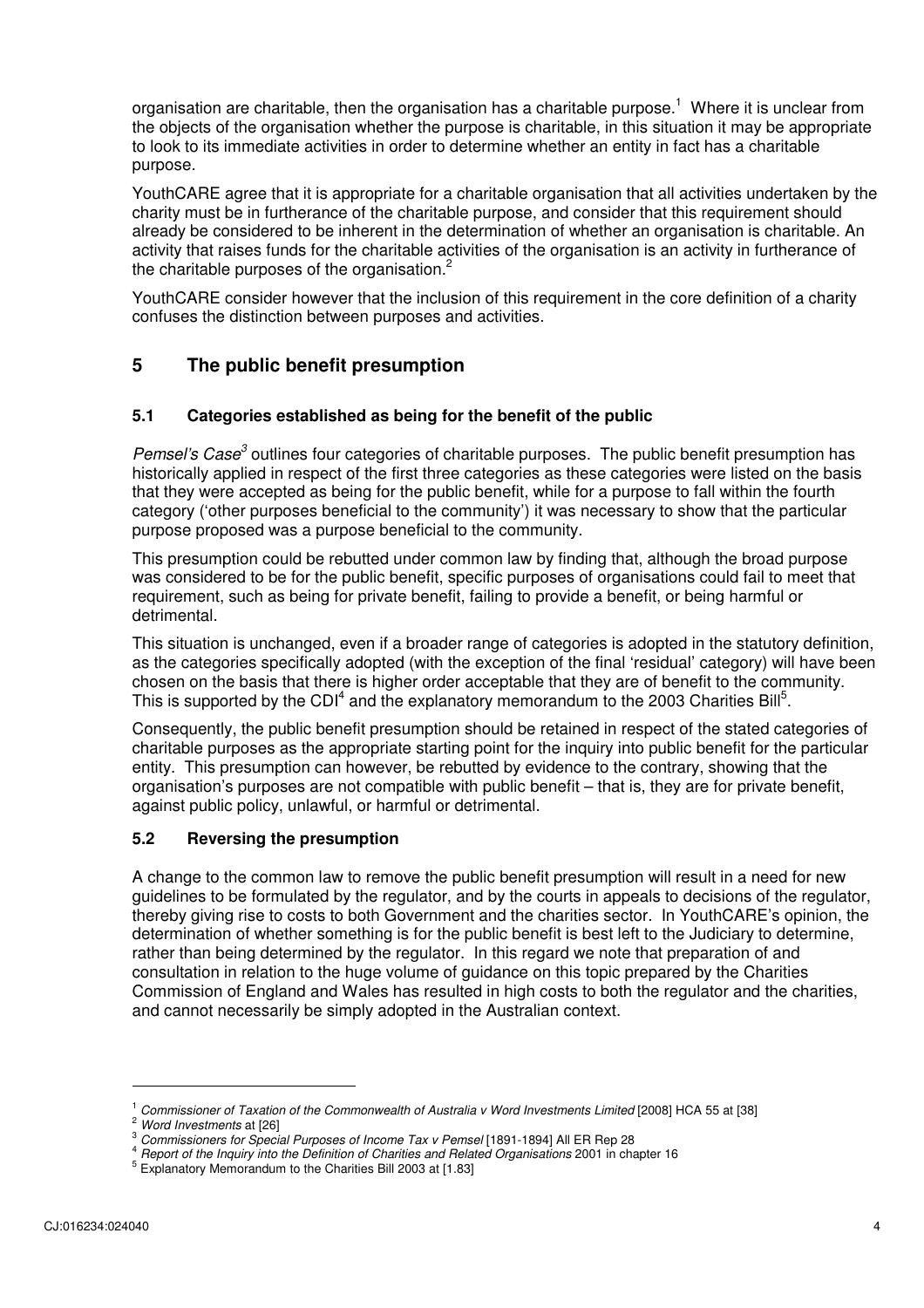A presumption will always exist one way or the other – either an organisation is presumed to be for the public benefit unless evidence is raised to the contrary<sup>6</sup>, or an organisation is assumed not to satisfy the public benefit requirement unless there is sufficient evidence to prove public benefit. Therefore it is either necessary for a charity (in all circumstances) to positively establish that they exist for the public benefit, or it is necessary for the regulator (in some circumstances) to show that an organisation that is assumed to be for the public benefit is not in fact for the public benefit.

 In this regard, in YouthCARE's opinion it would be more appropriate to start from a presumption of public benefit and define the concept of 'private benefit' in the statutory definition as evidence that the public benefit is not satisfied. There is precedent in Commonwealth legislation for defining what constitutes a private benefit<sup>7</sup>, and formulating the definition in this way will allow the definition to adapt to the changing needs of society over time.

 Ultimately, if the aim of reform is to improve regulation, reduce red tape and empower and encourage charities, reversing the presumption will not achieve these aims. Rather, it will shift the onus of proof in relation to public benefit from the regulator to the organisation along with the increased cost this will involve.

The suggestion in the Consultation Paper<sup>8</sup> that administrative costs to charities would be minor if the presumption was reversed, but will be higher to the regulator if the presumption is maintained, is ridiculous and shows misunderstanding of how the presumption applies. We question the wisdom of requiring any charity (but particularly an entity such as a start-up charity, suffering from a lack of resources) to bear a significant new administrative burden that has, until now, been borne by the regulator. Such a proposal runs counter to one of the stated aims of this legislative process, namely to reduce the compliance burden and administrative costs faced by the sector.

 In considering overseas regulation and the way the presumption is treated in other common law countries, it should not be ignored that there are fundamental differences between the treatment of charities in Australia and the UK (such as the 'Gift Aid' and tax deduction available in respect of donations to all charities<sup>9</sup>). To impose the burden of a UK model through the removal of the presumption of public benefit without extending deductibility to all charities demonstrates an inconsistent approach to reform.

#### **5.3 Charities for the advancement of religion or education**

 There are some particular difficulties arising from a removal of the public benefit presumption in requiring organisations for the advancement of religion to prove public benefit, due to the often intangible nature of the benefits provided. It is difficult to positively prove the existence of benefits that are predominantly intangible, and also sometimes include indirect benefit. Further, changing world views in society mean that from time to time it could be difficult to positively establish public benefit if the prevailing view becomes that religion is wholly private or false.

 In the case of religion, the benefit provided by religion includes the indirect, intangible benefit to the entire community through the presence in the community of spirituality and morality, not merely the direct benefits provided to the individuals who are part of the religious community. It may be difficult for an individual assessing an application to be truly objective and independent when determining whether the public benefit test is met due to the divisive and subjective views of religion in the community.

 Consequently, it is preferable to define and characterise 'private benefit', and to allow public benefit to be presumed in relation to charities for the advancement of religion as well as the categories for the advancement of education and the other specifically stated categories outlined in the legislation.

 YouthCARE are particularly concerned that allowing a determination of public benefit for organisations (particularly charities for the advancement of religion) to be made by a government body rather than the

 $\overline{a}$ 

 $6$  Which is the common law position in relation to the stated heads of charity, that is, the relief of poverty, the advancement of education and the advancement of religion.

Such as in the tax law

<sup>&</sup>lt;sup>8</sup> Consultation Paper at paragraphs [79], [83] and [84]

<sup>&</sup>lt;sup>7</sup> Such as in the tax law<br><sup>8</sup> Consultation Paper at paragraphs [79], [83] and [84]<br><sup>9</sup> See for example *Income Tax Act 2007* (UK) part 8, chapter 2, sections 414-430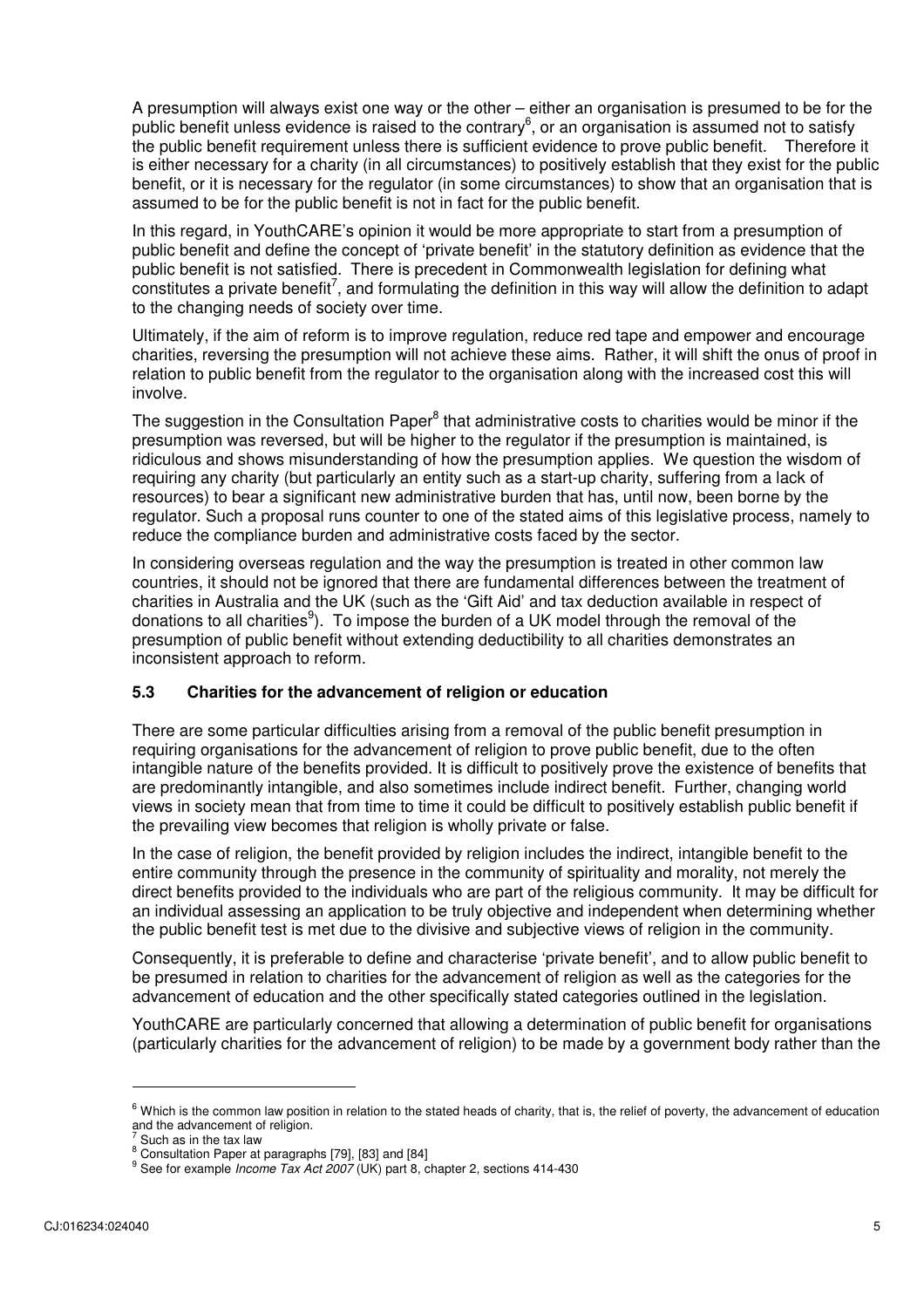Judiciary will result in a limiting of organisations accepted as being for the public benefit and result in increased costs to charities to appeal such decisions.

 We note that the reference to 'cult like organisations' in the consultation paper and the inference that the removal of the public benefit presumption would be beneficial in that such organisations would not qualify overstates the prevalence of cults in Australia and suggests that, if required to positively prove public benefit, all religious organisations will be judged from a starting assumption that it is necessary to be on the lookout for 'cultish' behaviour – thereby unnecessarily increasing administration costs for bona fide religious charities. While YouthCARE agrees that a cult should not be characterised as a charity, we consider that the potential existence of a small number of cult like organisations should not be the basis for overturning the presumption of public benefit in respect of charities for the advancement of religion as, where the evidence shows an organisation to be a cult, the presumption may be easily and cost effectively rebutted as being harmful or detrimental and therefore not for the public benefit.

 Further, YouthCARE recommend the Government consider its international obligations to freedom of religion under the International Covenant for Civil and Political Rights and the United Nations Declaration on the Elimination of All Forms of Intolerance and of Discrimination Based on Religion or Belief.<sup>10</sup>

### **5.4 Benefit**

 Any determination of benefit should not be limited to benefits that are merely direct and present, but should include direct and indirect benefits; tangible and intangible benefits; present and future benefits; and benefits that contribute to either majority or minority views. Further, the determination of benefit should look to the purpose of the organisation, not the effectiveness of the organisation in achieving those purposes.

 Any determination of whether something is for the public benefit should be determined as an objective test – that is, the consideration should be whether there is a public benefit, not whether the public perceives there to be a benefit. The former inquiry allows flexibility, particularly in relation to minority views, while the latter inquiry encourages only majority or popularly held views to be considered beneficial. History has told us that in many cases<sup>11</sup> it is the minority views that have ultimately resulted in real benefit to the community and there is great benefit within democracy in allowing dissenting voices to be heard.

 The guidance in England and Wales in relation to public benefit extends the concept too far and in doing so arguably imports a 'relief of poverty' requirement in determining whether something is for the public benefit by requiring that, in order to be for the public benefit the services provided by a charity must be accessible to the poor. The implication of this in the view of the Charities Commission for England and Wales is that free services must be provided to a sufficient number of poor people in order to satisfy this requirement.<sup>12</sup> This view is not supported by the common law, which simply requires that the services must not be solely limited to the rich.

# **6 Political Advocacy**

Following the decision in  $A$ id/Watch<sup>13</sup>, any political activity by a charity should be permitted when done in furtherance of the charitable purposes of the organisation.

 Under our constitutional legal system, which includes the requirement for compulsory voting, it is appropriate for a charity to undertake political advocacy in various ways, including campaigning against

 $\overline{a}$ 

<sup>&</sup>lt;sup>10</sup> Articles 1 and 6, providing the right 'to establish and maintain appropriate charitable and humanitarian institutions,' <sup>10</sup> Articles 1 and 6, providing the right 'to establish and maintain appropriate charitable and humanitarian institutions,'<br><sup>11</sup> such as the Suffragette movement, the abolition of slavery and the rights of children<br><sup>12</sup> C

<sup>&</sup>lt;sup>11</sup> such as the Suffragette movement, the abolition of slavery and the rights of children

recently withdrawn this guidance following the decision in the *Independent Schools Case.*<br><sup>13</sup> Aid/Watch Incorporated v Commissioner of Taxation [2010] HCA 42

Aid/Watch Incorporated v Commissioner of Taxation [2010] HCA 42